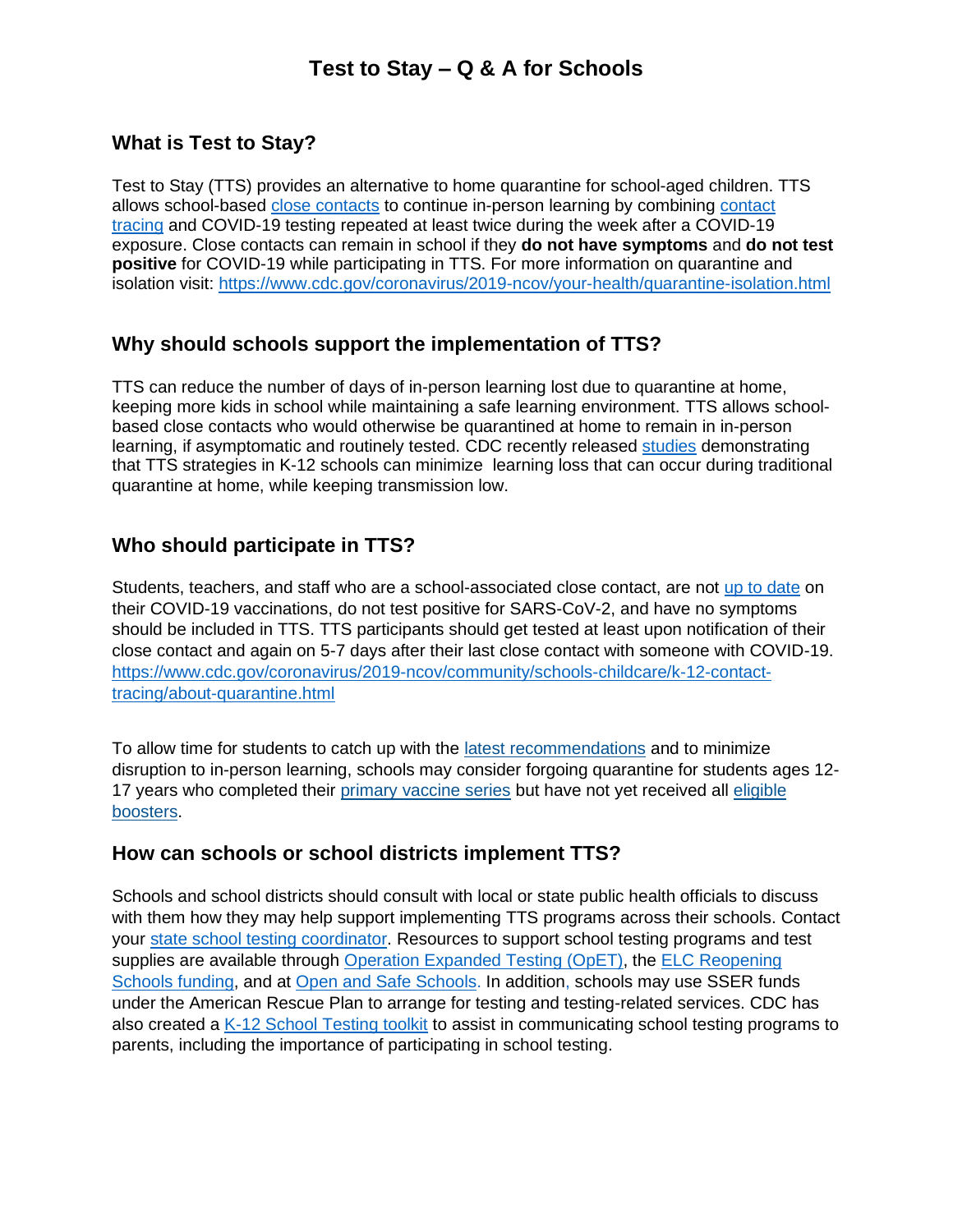## **Does testing need to be performed at the school?**

Regular testing, in addition to COVID-19 vaccination, is a safe, effective way to help prevent the spread of COVID-19 and help keep schools open for in-person learning. Schools may consider Test to Stay as an option for keeping asymptomatic school-associated close contacts in the classroom as an alternative to traditional quarantine at home. However, school TTS programs can use other testing options such as community testing sites or at-home testing kits. Schools and school districts should consult with local or state public health officials about options that are available to make program participation as easy as possible for all eligible students and staff.

## **What kind of tests should be used?**

Schools or their testing partners should [choose tests](https://www.cdc.gov/coronavirus/2019-ncov/hcp/testing-overview.html#TestingInfection) that can be reliably supplied and have a rapid turnaround time. A [viral test](https://www.cdc.gov/coronavirus/2019-ncov/testing/diagnostic-testing.html) tells a person if they have a current infection. Two types of tests can be used: Rapid [antigen tests](https://www.cdc.gov/coronavirus/2019-ncov/lab/resources/antigen-tests-guidelines.html) and PCR. Schools may choose to use either a nasal test, using a swab on the lower part of the inner nostril, or a saliva test, which takes a saliva (spit) sample. These tests are not invasive and do not hurt. Implementation of Test to Stay should utilize tests with a rapid turnaround time to avoid additional potential exposures at school while results are pending.

# **Do rapid antigen tests have to be used to implement TTS?**

No, schools do not have to use rapid antigen tests to implement TTS. Schools or their testing partners should choose tests that can be reliably supplied and have a rapid turnaround time. Point-of-care PCR tests can be used to implement TTS.

Rapid identification of cases is imperative for preventing additional exposures in the K-12 school setting and decreasing the number of close contacts needing to enroll in TTS. Particularly in under-resourced schools, preventing unnecessary exposures and contacts will make TTS easier to manage and sustain.

## **How often should schools test close contacts following exposure as part of TTS?**

A student or staff member identified as a close contact from a school-based exposure should be tested at least twice during the week following an exposure. TTS participants should get tested at least upon notification of their close contact and again on 5-7 days after their last close contact with someone with COVID-19. More frequent testing will rapidly identify cases, and some jurisdictions have instituted more frequent testing after exposure (e.g., days 1, 3, 5, and 7 after exposure).

### **Who is considered a close contact?**

CDC defines a close contact as someone who was within 6 feet of a COVID-19 case for a cumulative total of 15 minutes or more over a 24-hour period. An exception to this close contact definition exists for both the K-12 indoor classroom and structured outdoor settings where mask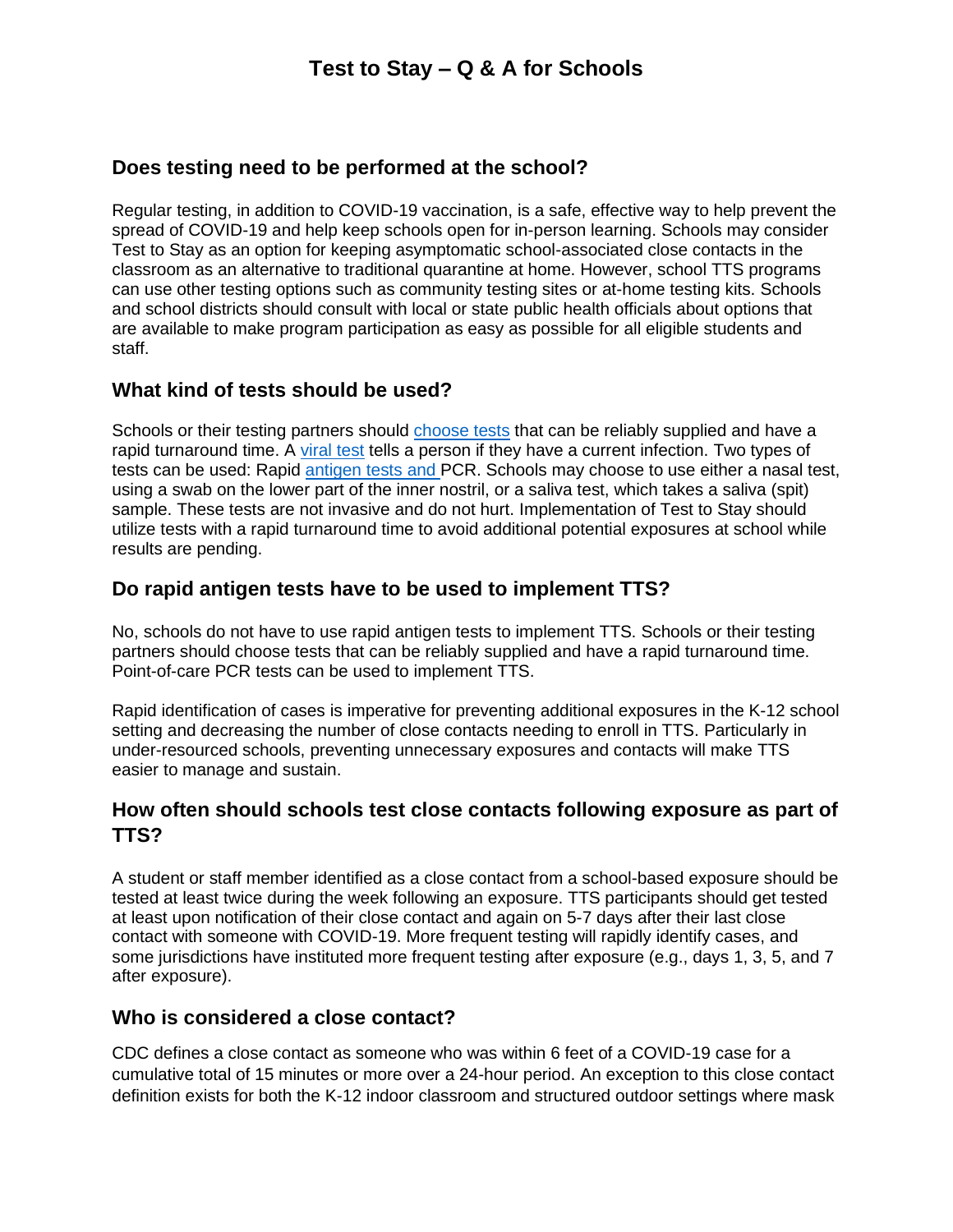use can be observed. Students who are between 3 to 6 feet of an infected student is not considered a close contact if both the infected student and the exposed student(s) correctly and consistently wore well-fitting masks the entire time. While this exception applies to students, it does not apply to teachers, staff, and other adults in the indoor classroom setting. For more information on the close contact definition in the K-12 setting visit: [Steps for Determining Close](https://www.cdc.gov/coronavirus/2019-ncov/daily-life-coping/K-12-infographic.html)  [Contact and Quarantine in K–12 Schools | CDC](https://www.cdc.gov/coronavirus/2019-ncov/daily-life-coping/K-12-infographic.html)

#### **What time of day should schools test close contacts?**

There is no specific time of day that it is best to perform testing on close contacts in the Test to Stay protocol. However, testing in the morning using a rapid test, before students go to class may minimize additional exposures and transmission, in the event that a student tests positive. We encourage schools to find a time and schedule, such as first thing in the morning, that maximizes participation of all close contacts and minimizes transmission.

#### **How will you obtain parent consent?**

Schools should communicate with teachers, staff, parents, and students to explain the TTS protocol, its goals, and potential implications if a student is identified as a close contact. Schools should establish a standardized manner to obtain parent consent. For example, some schools have established an "opt-out" consent strategy for TTS testing, while others have asked for consent at the time of notifying parents or caregivers that their child was exposed. Schools can create template letters for common scenarios (e.g., consent, positive result, letter to close contacts)See CDC's [K-12 School Testing toolkit](https://www.cdc.gov/coronavirus/2019-ncov/community/schools-childcare/school-testing.html?CDC_AA_refVal=https%3A%2F%2Fwww.cdc.gov%2Fcovid19-school-testing%2Findex.html) for examples.

### **Can TTS be used with student extracurriculars?**

TTS may be implemented for athletic or other extracurricular programs. Schools should consider the specific activities and risks involved when considering whether to implement TTS along with other prevention strategies. See CDC's [school testing strategies](https://www.cdc.gov/coronavirus/2019-ncov/community/schools-childcare/operation-strategy.html#anchor_1616080181070) for more information.

### **Does TTS increase COVID-19 transmission in schools?**

Studies have found that school-based transmission of COVID-19 can remain low when TTS is implemented with layered prevention strategies, such as vaccination and universal masking (i.e., everyone always wears a well-fitting masking properly when indoors). A TTS strategy can keep students safely in school and preserve in-person learning.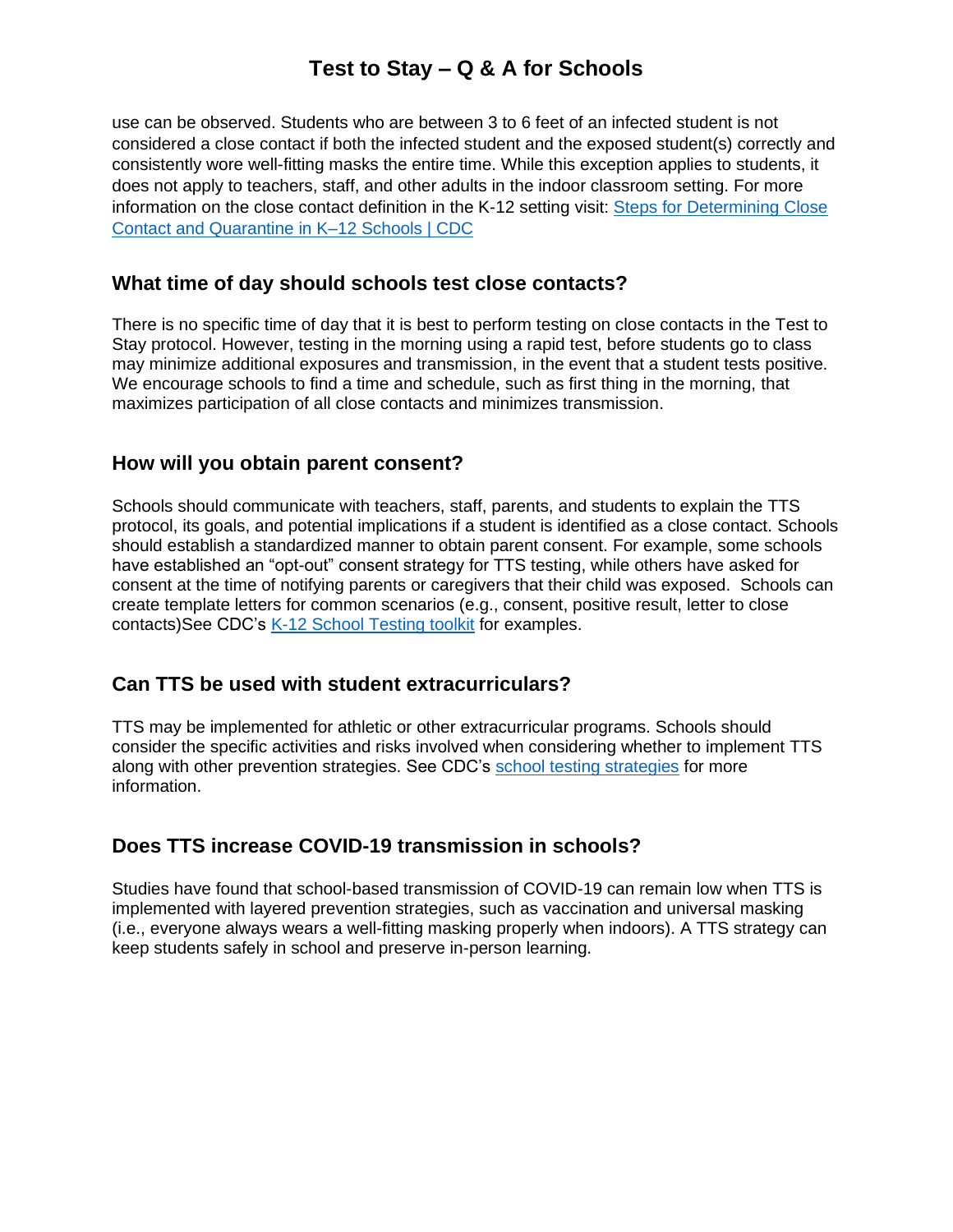## **Won't this create a high demand for test supplies? How can I manage that?**

We encourage schools to use all available resources to pursue testing services and supplies, including through the resources described below. Schools should update their COVID-19 policies to align with the most recent guidance for quarantine and isolation. Schools should also consider how to manage their supply between their screening testing programs and TTS programs. For example, if schools are using multiple types of tests, then they may prioritize using rapid tests for Test to Stay (TTS), while using use PCR for screening purposes.

# **Can vaccinations help with testing supply?**

Yes, you can minimize your testing burden by getting as many staff and students vaccinated and boosted as possible in your school community. Vaccination is the leading public health prevention strategy to end the COVID-19 pandemic. Promoting vaccination can help schools safely return to in-person learning as well as extracurricular activities and sports. To further prevent the spread of COVID-19 and support in-person learning, CDC recommends that schools implement layered prevention strategies to protect students, teachers, staff, visitors, and other members of their households**.** For K-12 schools, CDC recommends universal indoor masking by all students (ages 2 years and older), staff, teachers, and visitors to K-12 schools, regardless of vaccination status.

People who are up to date on their COVID-19 vaccines do not need to quarantine following an exposure unless they develop symptoms and do not need to participate in TTS programs. Schools can also avoid high-risk events in order to keep transmission limited in the school context.

# **Can TTS be implemented in schools in under-resourced communities?**

Yes. TTS is an important strategy to preserve in-person education, including in under-resourced communities. Health departments and school districts should work together to streamline approaches to implement TTS to increase its feasibility in under-resourced communities. Schools should provide resources such as personnel to conduct contact tracing and manage TTS. Schools also received \$10 billion in American Rescue Plan funding that can be used towards testing.

To learn more about how you can implement TTS in your school, visit [https://www.cdc.gov/coronavirus/2019-ncov/community/schools-childcare/what-you-should](https://www.cdc.gov/coronavirus/2019-ncov/community/schools-childcare/what-you-should-know.html)[know.html.](https://www.cdc.gov/coronavirus/2019-ncov/community/schools-childcare/what-you-should-know.html)

# **Who should quarantine?**

People who have been in [close contact](https://www.cdc.gov/coronavirus/2019-ncov/php/contact-tracing/contact-tracing-plan/appendix.html#contact) with someone with COVID-19 and are either unvaccinated or not [up to date](https://www.cdc.gov/coronavirus/2019-ncov/vaccines/stay-up-to-date.html) on COVID-19 vaccines should [quarantine](https://www.cdc.gov/coronavirus/2019-ncov/community/schools-childcare/k-12-contact-tracing/about-quarantine.html)**.**